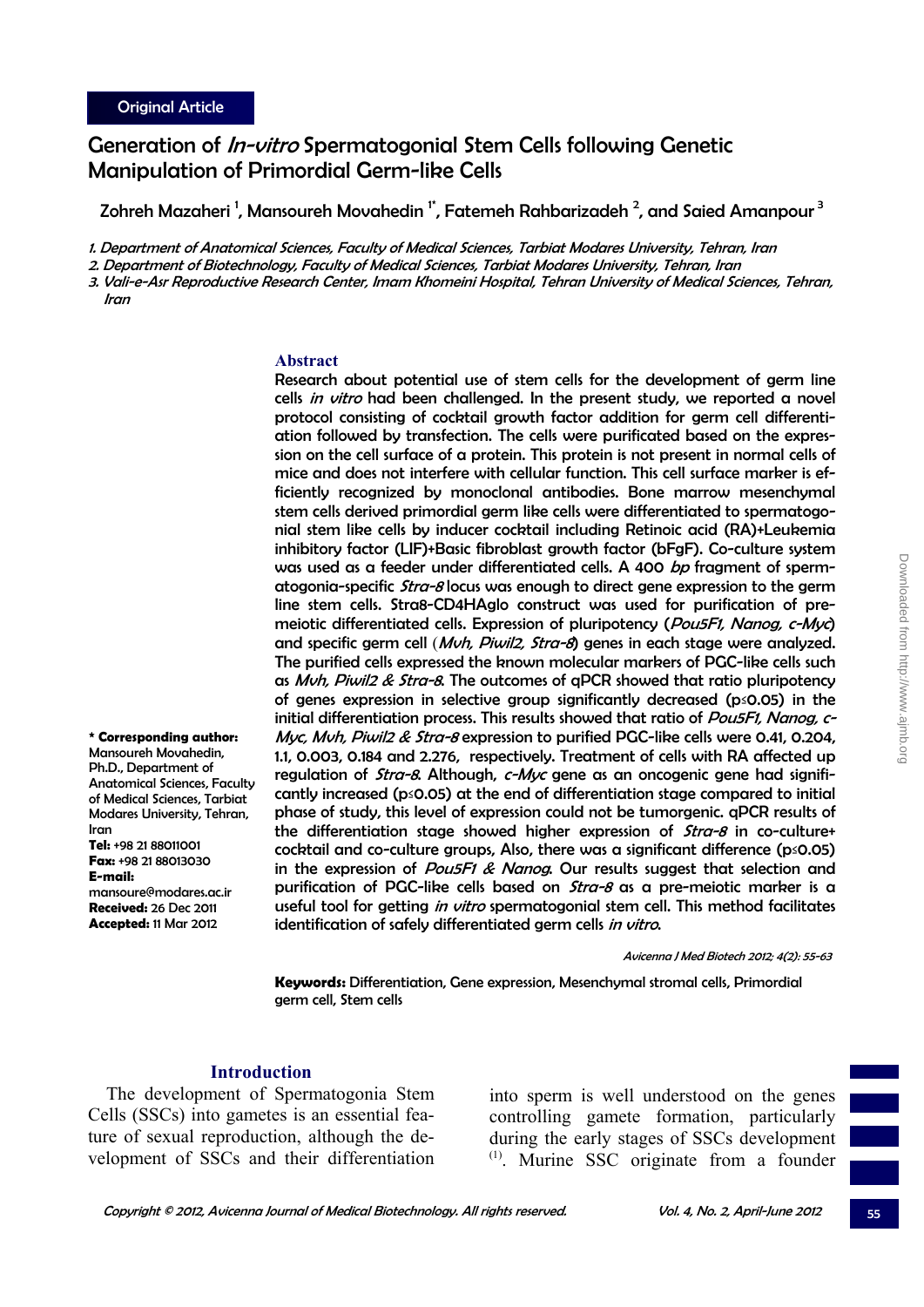population of Primordial Germ Cells (PGCs) formed just after embryonic day 7 (E7.0) in the extra embryonic mesoderm posterior for the primitive streak. During migration a proliferation of PGC is regulated by multiple growth factors as well as cell-cell and cellmatrix interactions. Once they arrive in the genital ridge, the PGCs are enclosed by somatic Sertoli cells and become gonocytes  $(2)$ .

One of the major problems in the *in vitro* differentiation of germ cells is the lack of appropriate molecular markers for the characterization of the differentiated germ cells to distinguish them from the somatic cells  $(3)$ . Most of the markers used for PGCs are present in Stem Cells (SCs) as well: Fragilis, Mvh, SSEA1, c-Kit<sup> $(4)$ </sup>. Therefore, it is very difficult to distinguish early germ cells from undifferentiated SCs. Meiotic and post-meiotic markers are more reliable markers, but it has been demonstrated that the progression through the meiotic process is still a challenge in the in vitro differentiation of gametes  $(3)$ . The transfection of germ line cells with marked or fluorescent proteins linked to specific gene promoters (genes implicated in pluripotency or germ cell line development) enables the visualization of the cells in which the specific gene of interest is expressed during the differentiation process  $(5-7)$ .

Because stem cells have unlimited potential to self-renew and produce differentiating and undifferentiating cells, heterogenous SSC transplantation offers the possibility of longterm restoration of pluripotential capability (8). Cells stimulated by growth factors, such as the remaining undifferentiated cells, showed a dramatically increase in the expression of *c-Myc*, and over expression of c-Myc protein is observed in a wide variety of human cancers. However, *c-Myc* is also expressed as part of normal cellular functions, particularly during proliferation and differentiation (9).

In this study, we introduced a novel method of *in vitro* SSC development. The differentiated PGC-like cells were purified by selection based on the expression of a pre-meiotic germ cells marker. The *Stra-8*, expressed in SSC,

appeared to be a useful candidate. We used a vector with a surface reporter maker. This vector based on the expression on the cell surface of a protein that is not present in the normal mouse, does not interfere with cellular function and is efficiently recognized by monoclonal antibodies. This method facilitates identification of safely differentiated germ cells *in vitro*.

## **Materials and Methods**

## *Stem cell preparation, expansion, and differentiation*

Bone Marrow Stromal Cells (BMSCs) were aspirated from the tibia and femur of 5 male NMRI mice (6-8 weeks old) and cultured according to the method described by Jamous et al. (10). Bone Morphogenic Protein (BMP)-4 (25 *ng/ml*; Chemicon, USA) was added to the fourth-passage BMSCs daily for 4 days based on the method described by Mazaheri et al.  $(11)$ . PGC-like cells were enriched using a coculture system with 3  $\mu$ M retinoic acid (RA) [Sigma, Germany]. The inserts [Grainer, Germany] were placed in a 24-well plate [Grainer, Germany] containing mitomycin-treated MEF cell line (STO: C537, NCBI) and cultured for 7 days (unpublished data). CD4H Aglo construct was used for purification of premeiotic differentiated cells by magneticactivated cell sorting (MACS: Meltenyi Biotec, Germany) based on *Stra-8* expression.

To induce purified  $Stra-8^+$  cells to SSCs, four groups were designed: a control (C; Dulbecco's Modified Eagle's Medium [DME D: Gibco, UK] supplemented 10% Fetal Bovine Serum [FBS: Gibco, South USA]), an inducer cocktail (IC; basic fibroblast growth factor [bFgF: Millipore, UK] 1 *ng/ml* + RA 3 *µM* + Leukemia Inhibitory Factor [LIF: Millipore, UK]  $10^3$  *unit/ml*), a co-culture system (CO; a feeder layer of Sertoli cells) and an inducer cocktail was followed by the addition of a feeder layer of Sertoli cells (IC + CO).  $1\times10^5$  *cells/ml* were seeded into a 24 well tissue culture plate and treated with above experimental supplements during 2 days (Figure 1).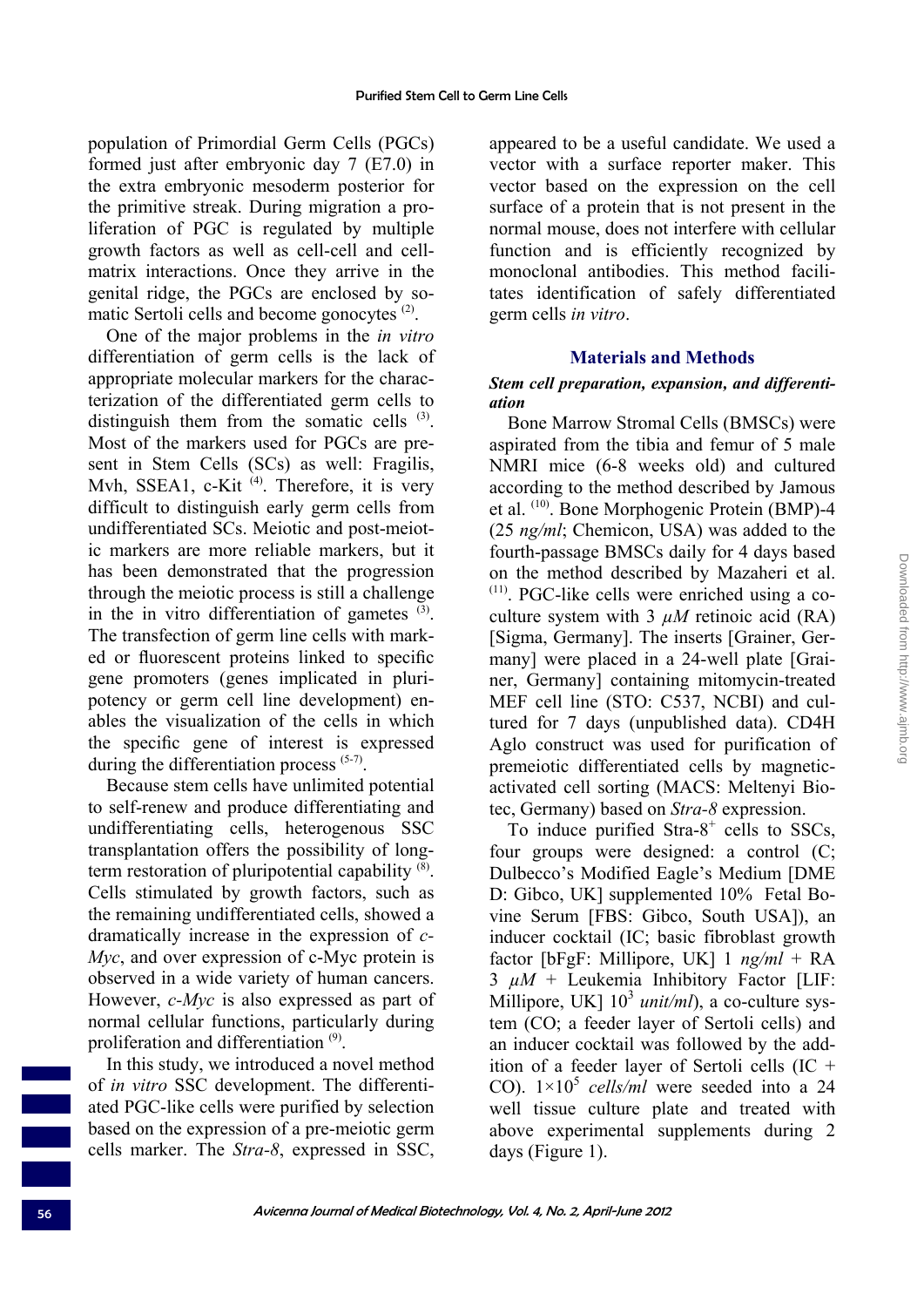

Figure 1. Schematic representation of experimental design during SSC-like cells differentiation stage from purified PGC-like cells

The expression of pluripotency genes (POU domain class 5 transcription factor 1 [*Pou 5F1*], *Nanog, c-Myc*) and germ line genes (mouse vasa homolog [*Mvh*], piwi-like homolog 2 [*Piwil2*], stimulated by retinoic acid  $[Stra]$ -8) in purified Stra-8<sup>+</sup> cells and four experimental groups  $(C, IC, CO \& IC + CO)$ were analyzed by quantitative polymerase change reaction (qPCR).

## *Cell transfection using a retroviral system*

*Plasmid construction*: The expression of a foreign neutral surface marker to purify cells that express a transgene was performed using the Stra8-CD4HAglo construct. This construct was previously described <sup>(12)</sup> and was a kind gift from Dr. Cuzin (University of Nice Sophia-Antipolis). Transfection with lipofectamine 2000 (Invitrogen, USA) was performed according to the manufacturer's guidelines. Initially, cells were plated in 96-well plates at  $5 \times 10^3$  *cells/well* and allowed to grow overnight to achieve 70-80% confluence. Cells were transfected at different DNA: lipofectamine 2000 ratios ranging from 1-3 *µl* lipofectamine 2000 and 0.5-1.5 *µg* DNA. The reagent/DNA mixture was added to OptiMem medium (Invitrogen, USA) and the cells incubated for 4-6 *hr*. Colonies resistant to G418 (400 *mg/ml*: Invitrogen, UK) were selected. Resistant colonies were analyzed by immunocytochemistry and flow cytometry to detect CD4 (Abcam, UK); colonies that contained the Stra8-CD4HAglo construct were isolated by MACS and cultured in a differentiated state.

Cultures were proliferated in the above described medium for differentiation of PGC-like cells into SSC-like cells. For optimization of the transfection protocol, the expression of GFP in mBMSCs was analyzed by fluorescence microscopy using a pCMV-Myc-Cyto-GFP plasmid (Addgene, USA) as a positive control for efficiency of transfection.

*Magnetic activated cell sorting (MACS):* Immunomagnetic isolation of CD4<sup>+</sup> cells from transfected cells was performed using a CD4 Positive Isolation kit (130-045-101; Miltenyi Biotec, Germany) according to the manufacturer's instructions. Purified Stra-8<sup>+</sup> cells were analyzed by immunocytochemistry and flow cytometry to detect CD4.

Immunocytochemistry: Purified Stra-8<sup>+</sup> cells were fixed in 4% neutral buffered paraformaldehyde. Human T cells lymphocyte were isolated for immunocytochemical analysis as a control positive. Anti-CD4 antibody conjugated with FITC (0.1 *μg*/10 *μl*; AB86886, Chemicon, UK) was used for immunocytochemical staining. The images were captured using a Zeiss LSM 5 fluorescent microscope.

*Quantitative analysis of gene expression:*  Total RNA was extracted from the purified PGC-like cells (Stra-8+ cells) and SSC-like cells in four experimental groups using RNX-Plus™ (Cinnagen, Iran) according to the manufacturer's recommendations. To eliminate genomic contamination, RNA was treated with DNase I using a kit (EN0521; Fermentas). Concentrations of RNA were determined by UV spectrophotometry (Eppendorff, Germany). The cDNAs were synthesized from 500 *ng* DNase-treated RNA samples with a RevertAid™ First Strand cDNA Synthesis kit (K1622; Fermentas, Germany) using oligo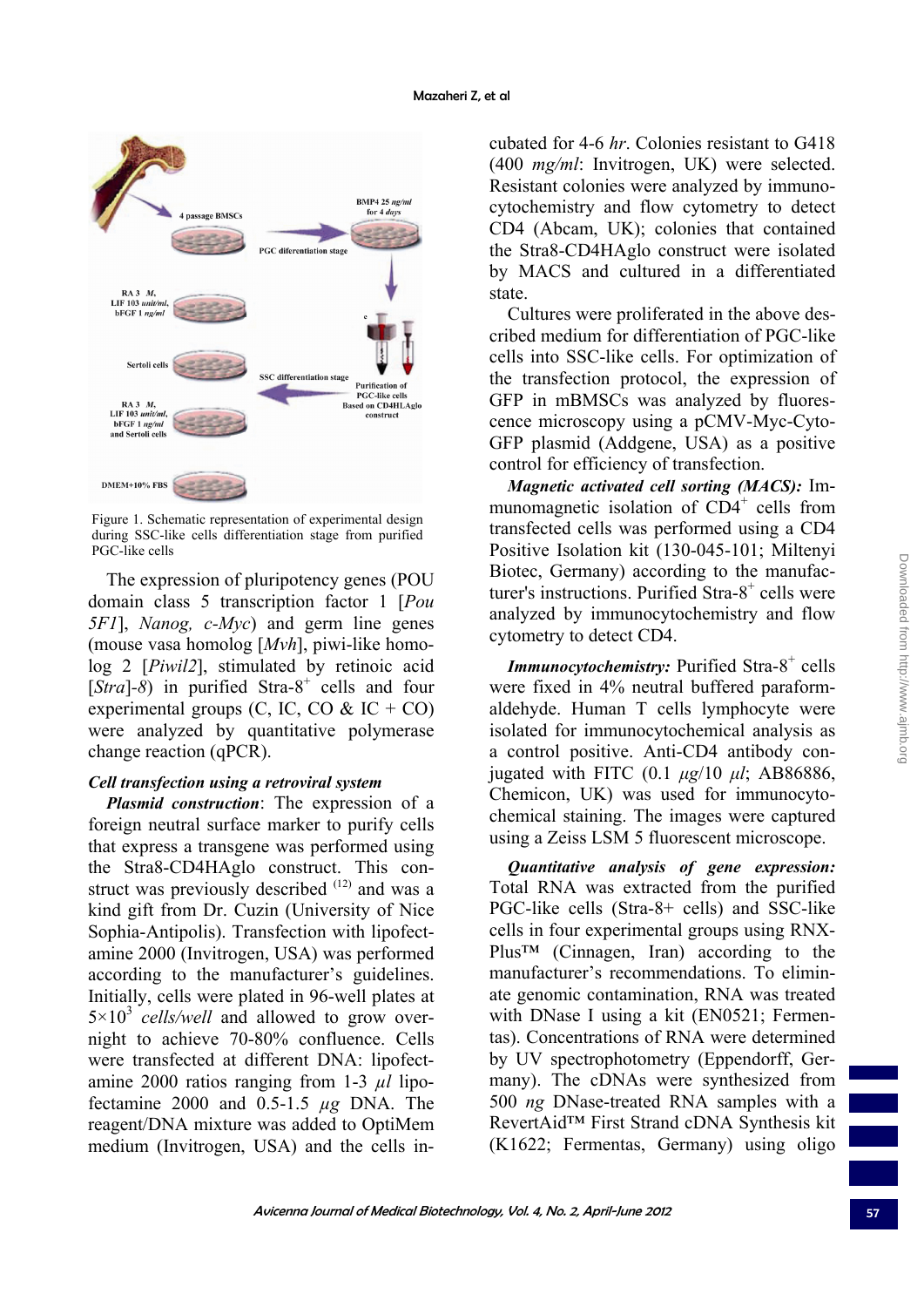(dT) primers. For PCR reactions, primers were adapted from other primers (designed by the NCBI website)  $(6,7,13,14)$ , and synthesized by Cinnagen (Table 1).

PCRs were performed using Master Mix and SYBR Green I in an Applied Biosystems, StepOne™ thermal cycler (Applied Biosystems, USA). The PCR program started with an initial melting cycle for 5 *min* at 95*°C* to activate the polymerase, followed by 40 cycles of melting (30 *sec* at 95*°C*), annealing (30 *sec* at 58*°C*) and extension (30 *sec* at 72*°C*). The quality of the PCR reactions was confirmed by melting curve analyses. Efficiency was determined for each gene using a standard curve (logarithmic dilution series of cDNA from the testes). For each sample, the reference gene ( $β<sub>2</sub>M$  and  $β$ -actin) and target gene were amplified in the same run. Reference genes were approximately equal. The target genes were normalized to a reference gene and expressed relative to a calibrator (purified PGC-like cells).

#### *Statistical analysis*

Data were presented as mean±SD (standard deviation) and were analyzed using One-way repeated measure analysis of variance (ANOVA) followed by Tukey's post hoc test. The statistics software package SPSS Version 16.0 was used to perform the calculations. If p<0.05 then the result was judged to be significant. For the real time PCR data the logarithmic values had to be converted to real values by raising 2 to the power of the ∆∆Ct value before statistical analysis was performed. Flow cytometric assays (Becton Dickenson) was done and data were analyzed with the WinMDI 2.9 software.

#### **Results**

## *In vitro differentiation of bone marrow-derived PGC-like cells into SSC-like cells*

We sorted Stra-8<sup>+</sup> cells based on the cell surface expression of CD4. When purified PGC-like cells differentiated into SSC-like cells, the expression of the *Pou5F1* and *Nanog* were significantly decreased (p<0.05) in the all of the experimental groups expect CO group, whereas the expression of *c-Myc* was significantly increased ( $p \le 0.05$ ) compared to purified PGC-like cells. The expression of *Mvh* and *Piwil2* was decreased in the all of the experimental groups and that of *Stra-8* was significantly increased (p≤0.05) in IC+CO group compared to purified PGC-like cells. Our results indicated that in the IC and C (without treatment or co-culture) groups, the expression of *Stra-8* was significantly (p≤0.05) decreased, whereas there was no change in the CO group compared to purified PGC-like cells (Figure 2).

Our results indicated that the expression of *Pou5F1* and *Nanog* was significantly increased (p≤0.05) in CO group, whereas there

| Table 1. Primer used for real-time PCR |  |  |  |
|----------------------------------------|--|--|--|
|----------------------------------------|--|--|--|

| Genes                        | <b>Primer sequence</b>                                                   | <b>GenBank</b> code | Melt temperature $(^{\circ}C)$ |
|------------------------------|--------------------------------------------------------------------------|---------------------|--------------------------------|
| $Ddx4/Vasa^a$                | FOR: 5'- TGCCTTTGCTCCGCACCAT-3'<br>REV: 5'- GGGTGAAGCACTTCAGGACC-3'      | NM 001145885        | 74.2                           |
| $\beta$ , $M^b$              | FOR: 5'-TGACCGGCCTGTATGCTATC-3'<br>REV: 5'-CACATGTCTCGATCCCAGTAG-3'      | NM 009735           | 77.6                           |
| $β-actin$                    | FOR: 5'- TCCCTGGAGAAGAGCTACG-3'<br>REV: 5'- GTAGTTTCGTGGATGCCACA-3'      | NM 001101           | 79.2                           |
| $Strab^c$                    | FOR: 5'-TCACAGCCTCAAAGTGGCAGG-3'<br>REV: 5'-GCAACAGAGTGGAGGAGGAGT-3'     | NM 009292           | 77.4                           |
| Piwil $2/m$ ili <sup>d</sup> | FOR: 5'- GCACAGTCCACGTGGTGGAAA -3'<br>REV: 5'- TCCATAGTCAGGACCGGAGGG -3' | NM 021308           | 81.8                           |
| Oct-4/Pou5F1                 | FOR: 5'- AGCACGAGTGGAAAGCAAC -3'<br>REV: 5'-AGATGGTGGTCTGGCTGAAC-3'      | NM 013633           | 73                             |
| Nanog                        | FOR: 5'-CTGGGAACGCCTCATCAA-3'<br>REV: 5'-CGCATCTTCTGCTTCCTGG-3'          | ABO93574            | 75.4                           |
| $c$ - <i>Myc/Myc</i>         | FOR: 5'-CCCTCAGTGGTCTTTCCCTAC-3'<br>REV: 5'-CCACAGACACCACATCAATTTC-3'    | NM 010849           | 78.9                           |

α*: Vasa*, b*; β2M*, c*: Stra-8* and d*: Piwil2* primers were reported by Toyooka et al (2003), Boroujeni et al (2008), Nayernia et al (2004) and Lee et al (2006), respectively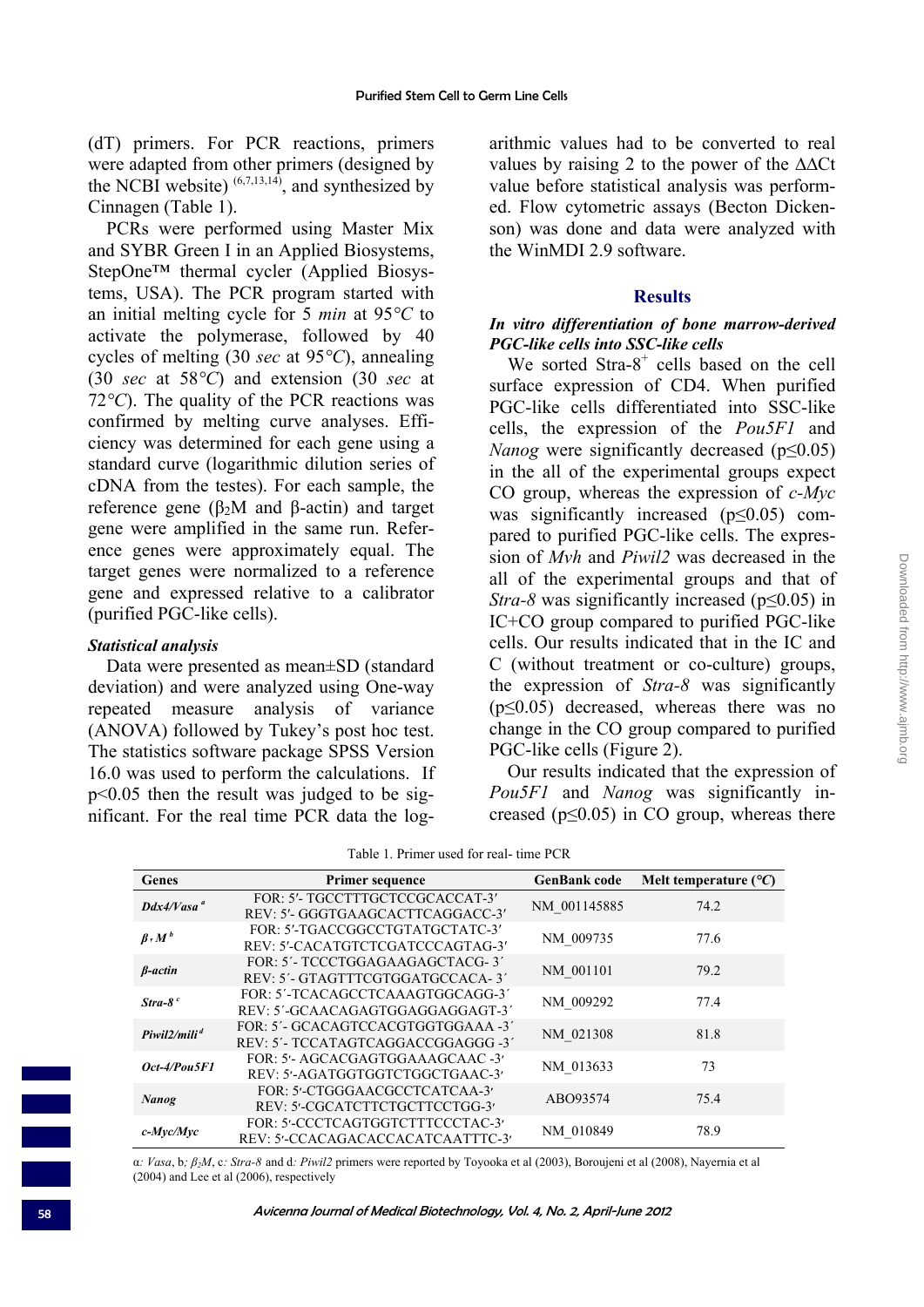

Figure 2. Real time-PCR analysis. The profile of mean calibrated specific germ line and pluripotency genes expression (*y*-axis) was shown in designed different groups (*x*-axis) for derivation of SSC-like cells. mRNA levels were normalized with respect to  $\beta$  actin, chosen as an internal control. Perimordial germ cell (PGC)-like cell purified was calibrator. Differentiation stage started with PGC-like cells. Histograms show mean expression values ( $\pm SD$ , n=3; p<0.05).  $\alpha$ : significant difference with other groups. Cocktile component of LIF, bFGF and RA. Sertoli was used as feeder cells

was no change compared with other experimental groups. The expression of *Mvh*, *Piwil2* and *Stra-8* were significantly increased  $(p \leq 0.05)$  in C, CO and IC+Co groups, whereas these genes were significantly decreased  $(p \leq 0.05)$  in CO and IC groups, respectively. Also, the expression of *Stra-8* was down regulated in IC and C groups compared with other experimental groups (Figures 3A and 3B).

In further investigations, we sorted  $Stra-8^+$ cells based on the cell surface expression of CD4. At this stage, all pluripotency genes as well as in *Piwil2* were significantly decreased (p≤0.05) whereas the expression of *Stra-8* was significantly increased ( $p \le 0.05$ ) and that of *Mvh* was unchanged compared to the PGClike cells (unpublished data).

# *Purification of Stra-8<sup>+</sup> cells by MACS*

We used a Stra8-CD4HALglo construct, harboring coding regions of human CD4 pro-



Figure 3. Real time-PCR analysis. The profile of mean normalized specific germ line and pluripotency genes expression (*y*-axis) was shown in designed different groups (*x*axis) for derivation of SSC-like cells. mRNA levels were normalized with respect to β actin & β2m, chosen as internal controls. Histograms show mean expression values (±SD, n=3; p<0.05). α, β: significant difference with other stages in same genes. SSC: Spermatogonial stem cells. Cocktile component of LIF, bFGF and RA. Sertoli was used as feeder cells

tein under the control of promoter regions of murine Stra-8, for transfection to induce the expression of human CD4 in PGC-like cell enrichment suspensions. We purified and cultured Stra-8 $+$  cells using a procedure that supports expansion of isolated cells. After induction with RA (final concentration  $3\times10^6$  M) for 7 days with feeder cells), we identified a small population of cells (22%) within cultured adherent PGC-like cells that expressed human CD4. However, we purified approximately 80% CD4<sup>+</sup> cells using MACS. Our observations are shown in figure 4.

#### **Discussion**

Efficient derivation of SSCs from different sources of stem cells *in vitro* has been challenging in the treatment of male infertility  $(6,15-)$  $17$ ). In this study, we reported a protocol of growth factor addition for differentiation fol-

Mazaheri Z, et al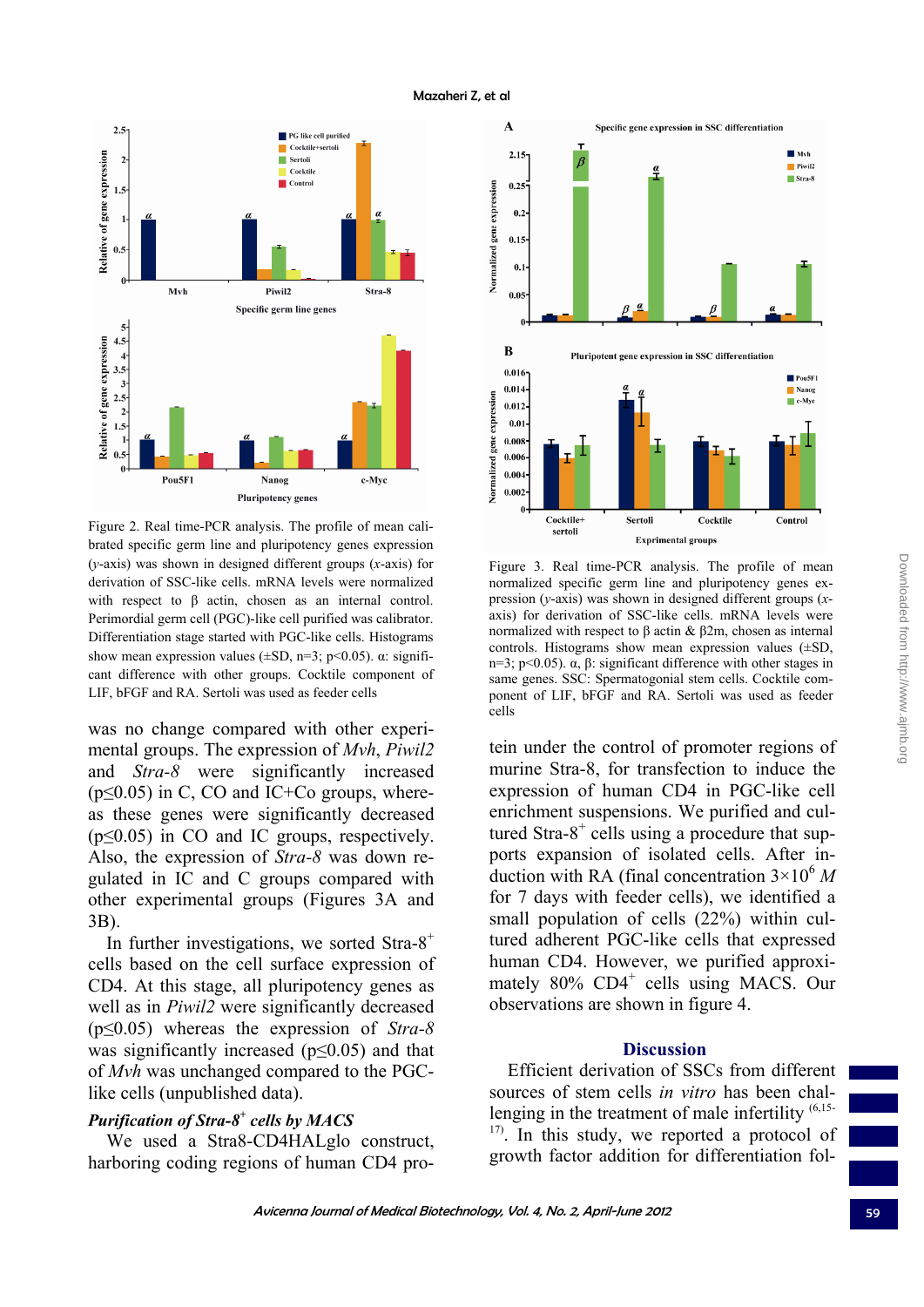

Figure 4. Schematic representation of the Stra8-CD4HLAglo fusion gene, A) RT–PCR analysis 1.4 *kb* promoter region of mouse Stra8 gene linked to the coding region of human CD4 in positive bacterial colony. B) Schematic representation map of vector. C) Map of CD4HLAglo construct. D) A fluorescent microscopic picture of CD4 positive cells (lymphocyte cells). E) Schematic figure of isolation of human lymphocyte cells as a CD4 positive cells. F) A fluorescent microscopic picture of CD4 positive cells after purification. G) Flow cytometric of purified CD4 positive cells

lowed by transfection and sorting for purification and a co-culture mimicking *in vivo* conditions to obtain SSC-like cells. The heterogenicity of the cells led us to sort them based on the expression of *Stra8*, which is regulated by RA. Adult primary cells are, in general, difficult to transfect with DNA, and BMSCs derived PGC-like cells are no exception. Importantly, for *in vitro* analysis of BMSCs derived PGC-like cells, the introduction of DNA has to be mediated by a technique that does not affect their proliferation and differentiation<sup>(18)</sup>

Nayernia et al showed that after RA induction (final concentration of 10<sup>−</sup><sup>5</sup> *M*), expression of Stra8-EGFP was detected in approximately 60% of all cells; they observed the expression of Stra8-EGFP in 90% of all cells after twice FACS purification  $(19)$ . Furthermore, they revealed an indication of permanent activation of the Stra-8 promoter as well as differentiation into male germ cells. Our results showed that the transfection efficacy of lipofectamine 2000 after optimization was approximately 40% using a pCMV-GFP vector as a control, only 22% mBMSC-derived PGC-like cells could express the human CD4 marker. This point is important as the structure of the DNA in ESCs is very loose and could be more easily affected by inductive factors than adult mesenchymal stem cells (20). Thus, the source of stem cells used for transfection is the reason for the difference in the results obtained from our study and that from Nayernia et al. However, ESCs raise ethical issues and are more affected by transfection method than BMSCs; these problems have been solved or minimized in our study. Our cells exhibited 80% purity in the expression of *Stra8* gene, which is activated by RA.

In the differentiation step we used inducer cocktail with and without Sertoli cell co-cultures which significantly increased the expression of *Stra8*. Sertoli cells play an essential role in germ cell development *in vivo* and *in vitro*, forming niches for germ cells which allow a certain number of germ cells to reside or repopulate the seminiferous tubules, limiting the expansion of spermatogonial population and providing essential factors for growth/proliferation and differentiation of germ cells into spermatozoa (21,22). Sertoli cells support the differentiation of germ cells into SSCs by producing BMP-4 and Activin A. Receptors of LIF and bFGF are expressed in normal mature mice SSCs  $(23,24)$ . These growth factors as well as SCF could functionally differentiate PGCs into SSCs in gelatin-coated plates (7,16,17). The combination of SCF and LIF induces the proliferation and viability of PGCs<sup>(25,26)</sup>. The addition of LIF, RA, and forskolin differentiated PGCs from ESCs (27), and the co-culture with Sertoli cells with LIF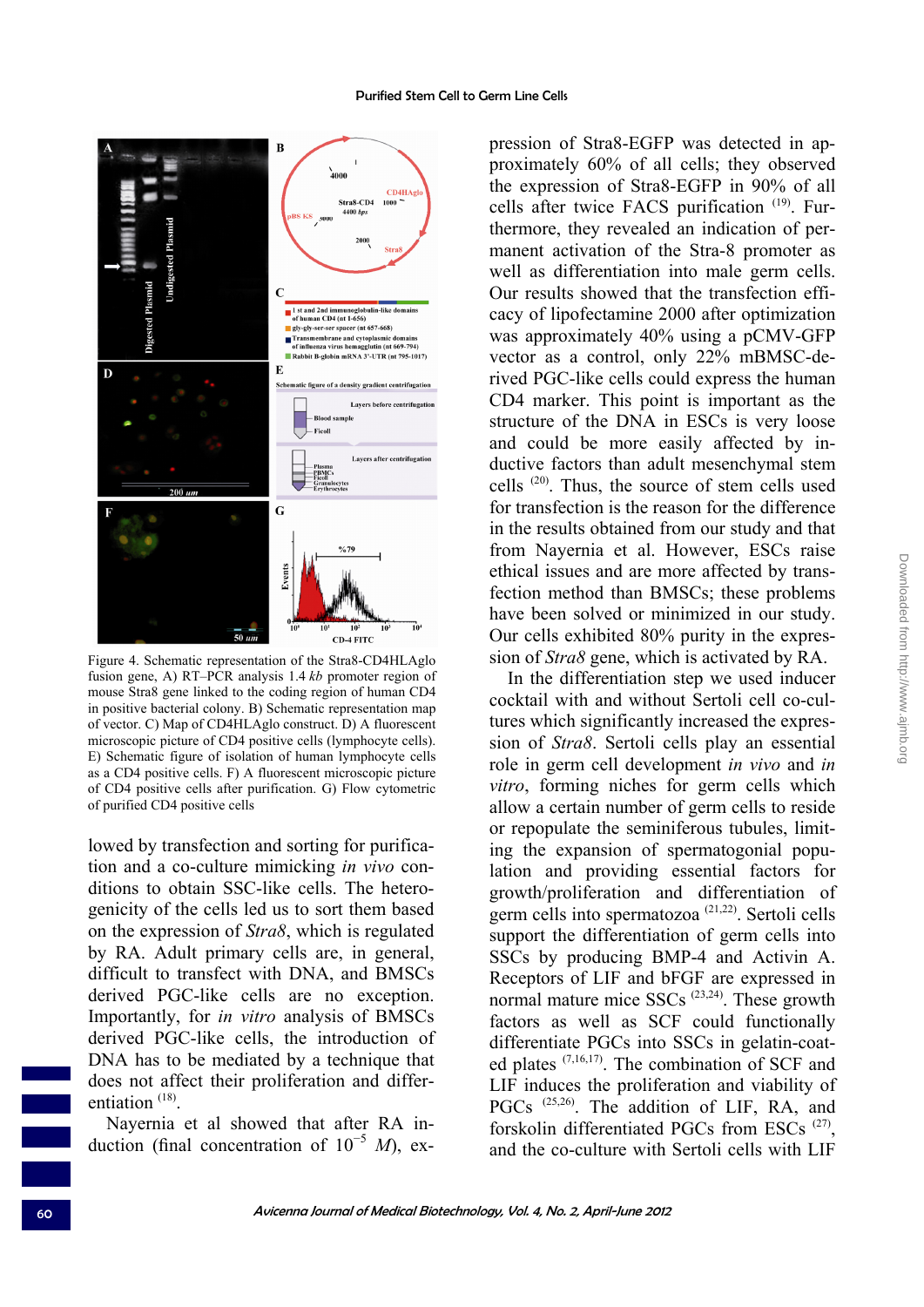and RA led to the formation of germ cell colonies  $(28)$ . bFGF triggers the bFGF-1 receptor, making Sertoli cells to secrete growth factors that in turn affect the PGCs, inducing expression of cell adhesion molecules such as α6 and β1 integrins to suppress migration and initiate differentiation  $(27)$ . The expression of *Stra-8* is significantly increased because of the effects of RA.

Our data revealed a significant increase in *Piwil2* expression in Sertoli cells group compared to another groups. *Piwil2* is sharply expressed in spermatids and partially in primary spermatocytes on day 14 post-fertilization and acts as a germ line-sertoli-germ line signaling loop. *Piwil2* knockout mice have defective spermiogenesis initiation  $(29-31)$ . The up regulation of *Piwil2* occurred with *Nanog* & *Pou 5F1* in Sertoli cell group compared to another experimental differentiation groups. Synergistic *Nanog* and *Pou5F1* control each other expression, regulating self renewal in stem cells as well as the development of germ cells (32). *Nanog* is expressed in PGCs until the end of migration to the genital ridge, at which point it is suppressed while differentiation is initiated  $(33)$ . At the differentiation stage, the expression of *Nanog* was increased because of the inhibition of *P53* bonding to the gene promoter (34).

Furthermore, Sertoli cells could secrete Kitligand (steel factor)  $(35)$ , which affect the proliferation, and enrichment of PGCs after cultured in media supplemented with 10% fetal bovine serum is estimated to contain  $3.6\times10^8$  $M$  RA  $^{(36)}$ . These cells could release LIF, which is important for the proliferation, enrichment (in a dose-dependent manner), and self-renewal of PGCs  $(28)$ . The increase in the expression of *Piwil2* is attributed to its role in the regulation of self-renewal in germ cells and SSCs (29,30). On the other hand, Sertoli cells could support the stemness of PGC-like cells without differentiation to SSC-like cells compared to group of Sertoli cells following cocktail. *Piwil2, Pou5F1 & Nanog* were expressed during proliferation of the germ cell development. During the differentiation stage

of PGC-like cells to SSC-like cells, there was a significant decrease in *Piwil2, Pou5F1 & Nanog.* Our results revealed that the germ line-sertoli-germ line signaling loop in the IC+Co group could support differentiation of PGC-like cells to SSC-like cell.

The expression of *Mvh* and *Piwil2* in all of the experimental groups was lower than that in the purified PGC-like cells whereas, increased the expression levels of *Stra-8* occurred toward the end of the study in IC+Co group relative to PGC-like cell. This gene is expressed in the early gonad of both male and female embryos, preventing meiosis in the germ cells when they first arrive at the gonad and come into contact with RA. Moreover, the expression of *Nanog* and *Pou5F1* was significantly lower than that observed in Purified PGC-like cells except Sertoli cell group, but the *c-Myc* expression was significantly increased compared with purified PGC-like cells at the end of study in the all of experimental groups. However, a significantly decrease was observed in the expression of *c-Myc* after purification, while that of *c-Myc* increased at the differentiation step.

## **Conclusion**

Based on our findings, we can conclude that sorting of stem cells derived germ line cells based on promoter of specific gene could be high and efficiently safe method for cell therapy. We can eliminate undifferentiated cells with high expression of *Pou5F1, Nanog* and *c-Myc* as pluripotency genes of population cells during differentiation stage. Also, these newly differentiated cells could differentiate with LIF, bFGF, RA addition, and Sertoli cell co-culture cause increase in the expression levels of SSCs specific genes such as *Stra-8.*

## **Acknowledgement**

We are grateful to Mr Pour Beiranvand, Dr Rassoulzadegan for technical support and providing vector. We also thank Mr Langroudi for preparing the manuscript. This study was supported by Tarbiat Modares University and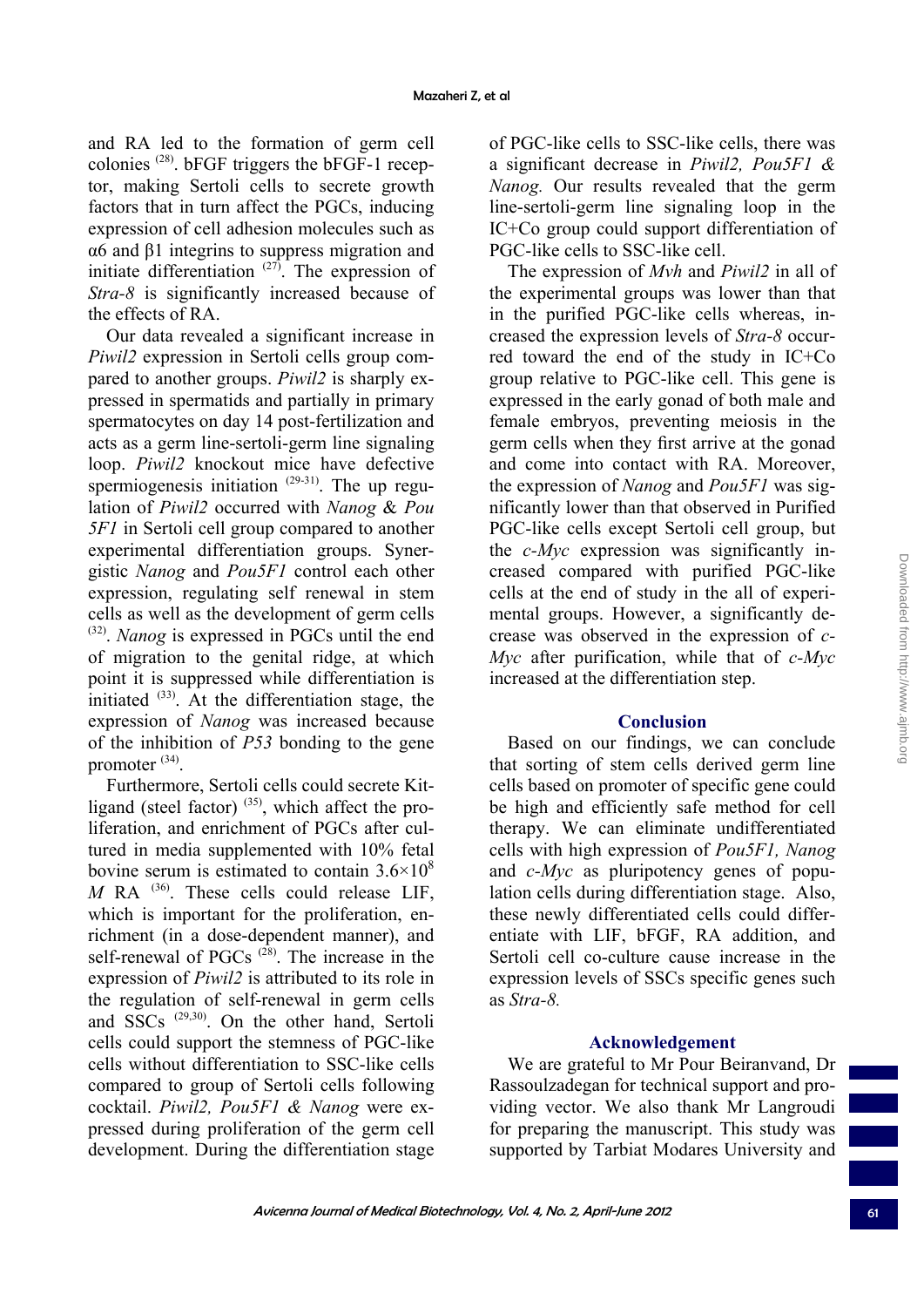the Center for International Scientific Cooperation. We report no conflict of interest with regard to this study.

#### **References**

- 1. de Rooij DG. Regulation of spermatogonial stem cell behavior in vivo and in vitro. Anim Reprod 2006;3(2):130-134.
- 2. Anderson A, Copel TK, Scholer H, Heasman J, Wylie C. The onset of germ cell migration in the mouse embryo. Mech Dev 2000;91(1-2):61-68.
- 3. Marques-Mari AI, Lacham-Kaplan O, Medrano JV, Pellicer A, Simón C. Differentiation of germ cells and gametes from stem cells. Hum Reprod Update 2009;15(3):379-390.
- 4. Clark AT, Bodnar MS, Fox M, Abeyta MJ, Firpo MT, Pera RA. Spontaneous differentiation of germ cells from human embryonic stem cells in vitro. Hum Mol Genet 2004;13(7):727-739.
- 5. Hubner K, Fuhrmann G, Christenson LK, Kehler J, Reinbold R, De La Fuente R, et al. Derivation of oocytes from mouse embryonic stem cells. Science 2003;300(5623):1251-1256.
- 6. Toyooka Y, Tsunekawa N, Akasu R, Noce T. Embryonic stem cells can form germ cells in vitro. Proc Natl Acad Sci USA 2003;100(20):11457- 11462.
- 7. Nayernia K, Li M, Jaroszynski L, Khusainov R, Wulf G, Schwandt I, et al. Stem cell based therapeutical approach of male infertility by teratocarcinoma derived germ cells. Hum Mol Genet 2004; 13(14):1451-1460.
- 8. Kubota H, Brinster RL. Technology insight: in vitro culture of spermatogonial stem cells and their potential therapeutic uses. Nat Clin Pract Endocrinol Metab 2006;2(2):99-108.
- 9. Gardner L, Lee LA, Dang CV. c-myc Protooncogene. In: Bertino JR (eds). Encyclopedia of Cancer. San Diego, California: Academic Press; 2002,555- 561.
- 10. Jamous M, Al-Zoubi A, Khabaz MN, Khaledi R, Al Khateeb M, Al-Zoubi Z. Purification of mouse bone marrow-derived stem cells promotes ex vivo neuronal differentiation. Cell Transplant 2010;19 (2):193-202.
- 11. Mazaheri Z, Movahedin M, Rahbarizadeh F, Amanpour S. Different doses of bone morphogenetic protein 4 promote the expression of early germ cellspecific gene in bone marrow mesenchymal stem cells. In Vitro Cell Dev Biol Anim 2011;47(8):521- 525.
- 12. Giuili G, Tomljenovic A, Labrecque N, Oulad-Abdelghani M, Rassoulzadegan M, Cuzin F. Murine spermatogonial stem cells: targeted transgene expression and purification in an active state. EMBO Rep 2002;3(8):753-759.
- 13. Boroujeni MB, Salehnia M, Valojerdi MR, Mowla SJ, Forouzandeh M, Hajizadeh E. Comparison of gene expression profiles in erythroid-like cells derived from mouse embryonic stem cells differentiated in simple and co-culture systems. Am J Hematol 2008;83(2):109-115.
- 14. Lee JH, Schütte D, Wulf G, Füzesi L, Radzun HJ, Schweyer S, et al. Stem-cell protein Piwil2 is widely expressed in tumors and inhibits apoptosis through activation of Stat3/Bcl-XL pathway. Hum Mol Genet 2006;15(2):201-211.
- 15. Kee K, Gonsalves JM, Clark AT, Pera RA. Bone morphogenetic proteins induce germ cell differentiation from human embryonic stem cells. Stem Cells Dev 2006;15(6):831-837.
- 16. Geijsen N, Horoschak M, Kim K, Gribnau J, Eggan K, Daley GQ. Derivation of embryonic germ cells and male gametes from embryonic stem cells. Nature 2004;427(6970):148-154.
- 17. Nayernia K, Lee JH, Drusenheimer N, Nolte J, Wulf G, Dressel R, et al. Derivation of male germ cells from bone marrow stem cells. Lab Invest 2006;86(7):654-663.
- 18. Esposito M.T. In vitro and in vivo characterization of murine bone marrow stromal stem cells: self renewal, differentiation, tumorigenic potential [Ph.D's thesis]. [Sede di Napoli]: University of Degli Studi Di Napoli "Federico II"; 2009. 103 p.
- 19. Nayernia K, Nolte J, Michelmann HW, Lee JH, Rathsack K, Drusenheimer N, et al. In vitro-differentiated embryonic stem cells give rise to male gametes that can generate offspring mice. Dev Cell 2006;11(1):125-132.
- 20. Ber S. Bone marrow derived adult stem cells: characterization and application in cell therapy [Ph.D′s thesis]. [Göttingen]: Georg-August-University of Göttingen; 2006. 77 p.
- 21. Sofikitis N, Ono K, Yamamoto Y, Papadopoulos H, Miyagawa I. Influence of the male reproductive tract on the reproductive potential of round spermatids abnormally released from the seminiferous epithelium. Hum Reprod 1999;14(8):1998-2006.
- 22. Huleihel M, Lunenfeld E. Regulation of spermatogenesis by paracrine/autocrine testicular factors. Asian J Androl 2004;6(3):259-268.
- 23. Huleihel M, Abuelhija M, Lunenfeld E. In vitro culture of testicular germ cells: Regulatory factors